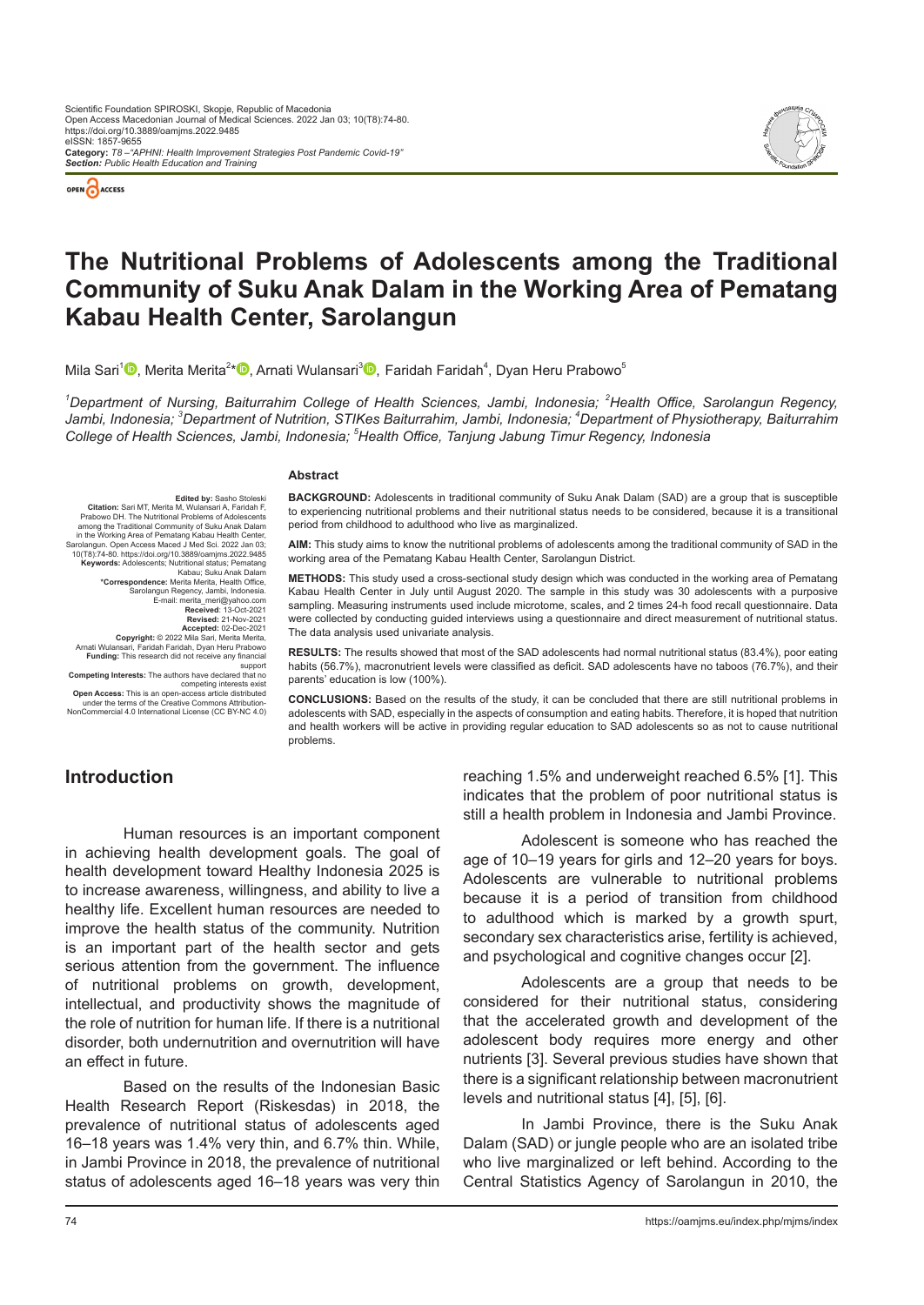number of SAD communities in Air Hitam Subdistrict, Sarolangun Regency, is 1095 people with 537 males and 558 females. According to data from the Pematang Kabau Health Center Profile in 2019, it is known that as many as 30 adolescents in the working area of the Pematang Kabau Health Center live in the village community.  The results of a survey in the working area of the Pematang Kabau Health Center on 5 adolescents showed that there were 40% of SAD adolescents who had poor nutritional status and eating habits. This is because of the limited availability of food, they only use garden produce and buy food at the nearby market once a week. In addition, the level of adequacy of macronutrients is known to be mostly classified as a severe deficit with a percentage of 80%. This can cause nutritional problems in SAD adolescents. Therefore, this study aims to analyze the nutritional problems of adolescents among the traditional community of SAD in the work area of the Pematang Kabau Health Center, Sarolangun District.

# **Methods**

This research has been granted ethical approval by the Health Research Ethics Committee of the Faculty of Medicine and Health Sciences of Jambi University with the number 1589/UN21.8/PG/2020. This study used a cross-sectional study design which was conducted in the working area of Pematang Kabau Health Center in July to August 2020. The population in this study was all of adolescents in the working area of Pematang Kabau Health Center and as much as 30 adolescents were recorded in Pematang Kabau Health Center. The sample in this study was 30 adolescents with a purposive sampling. Measuring instruments used include microtome, scales, and 2 times 24-h food recall questionnaire on working days and weekend.

In this study, the adequacy of the nutrients analyzed were macronutrients (energy, protein, fat, and carbohydrates). The level of nutrient adequacy is classified into 5 categories, namely: 1) severe deficit if the level of nutrient adequacy is less than 70 percent of the RDA, 2) moderate deficit if the level of nutrient adequacy is in the range of 70 to 79 percent of the RDA), 3) mild deficit if the level of nutrient adequacy in the range of 80 to 89 percent of the RDA), 4) normal if the level of nutrient adequacy is in the range of 90 to 119 percent of the RDA, and 5) excess if the level of nutrient adequacy is more than or equal to 120 percent of the RDA [7].

Nutritional status data in adolescents are categorized based on body mass index by age. The nutritional status categories consist of underweight (−3 SD < −2 SD z-score), normal (−2 SD <1 SD z-score), overweight (1–2 SD z-score), and obesity (>2 SD z-score) [8]. Data on eating habits were categorized as poor if the answer score was <21 times/week, and good if the answer score ≥21 times/week. The food taboo variables were categorized into taboos and no taboos. Adolescent education consists of low education if not attending school, graduating from elementary school, and graduating from junior high school and higher education if it passed the high school and university.

Data were collected by conducting guided interviews using a questionnaire and direct measurement of nutritional status. The data analysis used univariate analysis.

## **Results**

#### *Characteristics of SAD adolescents*

The characteristics of SAD adolescents in this study included age, gender, religion, and adolescent education.

Based on Table 1, it is known that most of the adolescents are in the age range of 10–15 years (early teens) as many as 18 respondents (60%) with an average age of 15 years, female (63.3%), and embracing Islam (76.6%), and all of the SAD adolescents have low education (100%).

**Table 1: The distribution of SAD adolescent characteristics**

| Characteristics        | Total (n)      | Percentage |
|------------------------|----------------|------------|
| Age                    |                |            |
| $10-15$ years          | 18             | 60         |
| $16 - 17$ years        | 4              | 13.3       |
| $18 - 19$ years        | 8              | 26.7       |
| Gender                 |                |            |
| Male                   | 11             | 36.7       |
| Female                 | 19             | 63.3       |
| Religion               |                |            |
| Islam                  | 23             | 76.6       |
| <b>Ancestral Faith</b> | 5              | 16.7       |
| Christian              | $\overline{2}$ | 6.7        |
| Adolescent education   |                |            |
| Low                    | 30             | 100        |
| High                   | 0              | 0          |

## *Overview of the nutritional status of SAD adolescents*

The distribution of the nutritional status among SAD adolescents in the working area of the Pematang Kabau Health Center is shown in Table 2.

**Table 2: The distribution of nutritional status among SAD adolescents in the working area of Pematang Kabau Health Center**

| Category nutritional status | Total (n) | Percentage |
|-----------------------------|-----------|------------|
| Underweight                 |           | 13.3       |
| Normal                      | 25        | 83.4       |
| Overweight                  |           | 3.3        |
| Obesity                     |           |            |
| Total                       | 30        | 100.0      |

In Table 2, it is known that most of the adolescents have normal nutritional status, as many as 25 respondents (83.3%).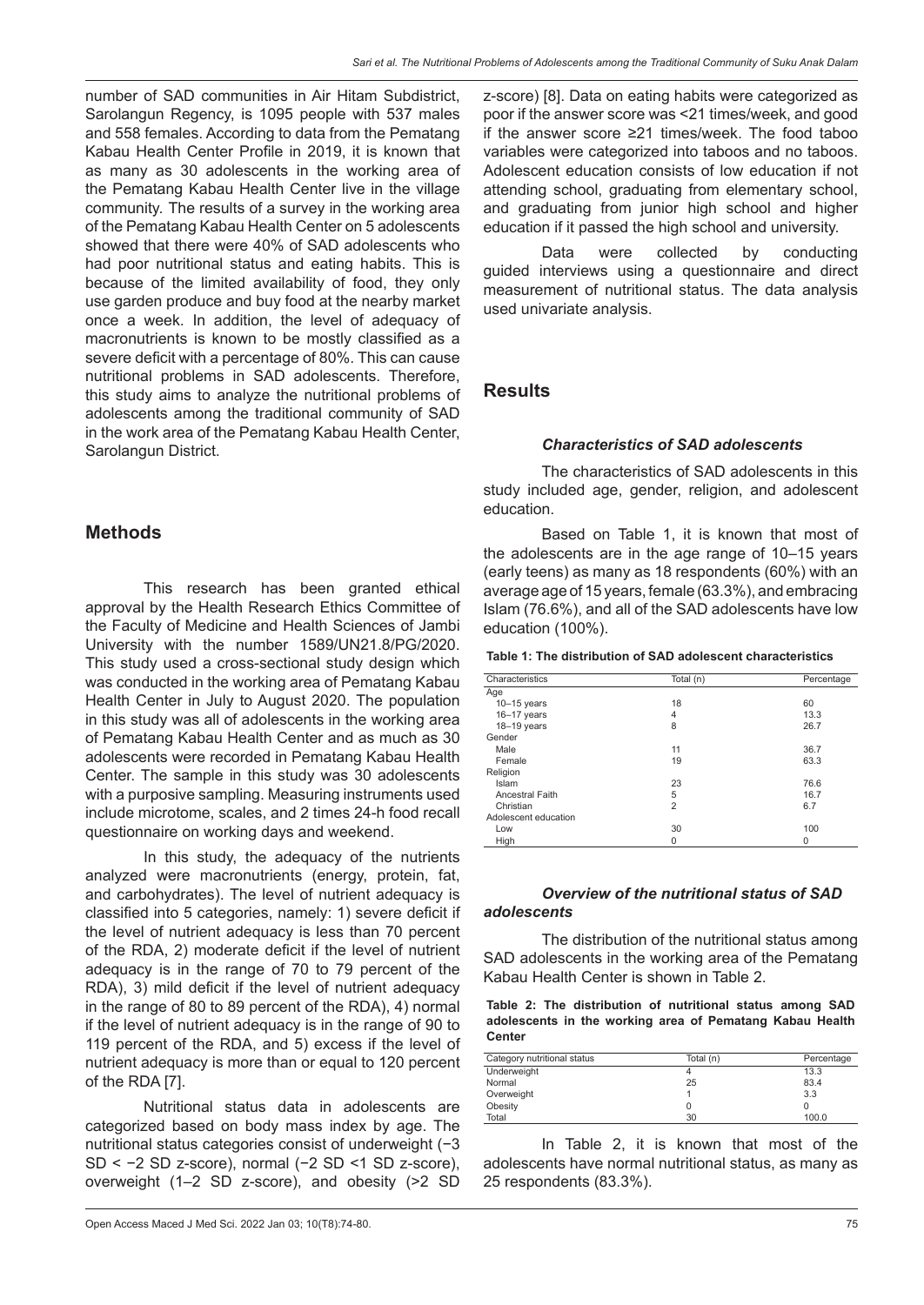**Table 3: The distribution of eating habits among SAD adolescents in the working area of Pematang Kabau Health Center**

| Eating habit       | Total (n) | Percentage |
|--------------------|-----------|------------|
| Poor eating habits |           | 56.7       |
| Good eating habits | 13        | 43.3       |
| Total              | 30        | 100        |

### *Overview of eating habits*

The distribution of eating habits among SAD adolescents in the working area of the Pematang Kabau Health Center is shown in Table 3.

It is shown in Table 3 that most of the SAD adolescents have poor eating habits (56.7%). Poor eating habits marked by low eating frequency are shown in Table 4.

**Table 4: The description of eating habits by food group among SAD adolescents in the working area of Pematang Kabau Health Center**

| Type of food group               | Minimum (x/week) | Maximum (x/week) | Mean $\pm$ SD    |
|----------------------------------|------------------|------------------|------------------|
| Food sources of carbohydrates 14 |                  | 35               | $27.5 \pm 5$     |
| Vegetable                        |                  | 3                | $1.70 \pm 0.65$  |
| Animal side dishes               |                  | 2                | $1.27 \pm 0.45$  |
| Vegetable side dishes            |                  | 10               | $3.20 \pm 2.21$  |
| Fruit                            | 0                | 2                | $0.93 \pm 0.365$ |
| <b>Drink</b>                     | 4                | 15               | $9.43 \pm 2.96$  |
| Milk                             |                  |                  | $0.27 \pm 0.45$  |

Based on Table 4, it is known that most of the SAD adolescents are classified as lacking in consuming milk, which is <1 time/week. Furthermore, the food groups that are rarely consumed are fruit (1 time/week) and vegetables (1–2 times/week).

#### *Overview of macronutrient adequacy*

#### *levels*

The adequacy level overview of macronutrients in adolescents SAD in Pematang Kabau Health Center is shown in Table 5.

**Table 5: The distribution of macronutrient adequacy levels among SAD adolescents in the working area of Pematang Kabau Health Center**

| Macronutrient adequacy level | Amount (n)     | Percentage |
|------------------------------|----------------|------------|
| Energy adequacy level        |                |            |
| Severe deficit               | 30             | 100        |
| Moderate deficit             | <sup>0</sup>   | $\Omega$   |
| Mild deficit                 | <sup>0</sup>   | $\Omega$   |
| Normal                       | O              | $\Omega$   |
| Protein adequacy level       |                |            |
| Severe deficit               | 27             | 90.0       |
| Moderate deficit             |                | 3.3        |
| Mild deficit                 | $\Omega$       | 0          |
| Normal                       | $\overline{2}$ | 6.7        |
| Fat adequacy level           |                |            |
| Severe deficit               | 30             | 100        |
| Moderate deficit             | 0              | $\Omega$   |
| Mild deficit                 | 0              | 0          |
| Normal                       | $\Omega$       | 0          |
| Carbohydrate adequacy level  |                |            |
| Severe deficit               | 24             | 80         |
| Moderate deficit             | 5              | 16.7       |
| Mild deficit                 | O              | 0          |
| Normal                       |                | 3.3        |

Based on Table5, it is known that all respondents (100%) have sufficient levels of energy and fat which are classified as severe deficits. Meanwhile, the level of protein and carbohydrate adequacy is classified as a severe deficit with 90.0% and 80.0%, respectively.

**Table 6: The distribution of food taboos among SAD adolescents in the working area of Pematang Kabau Health Center**

| Food taboos         | Total (n) | Percentage |
|---------------------|-----------|------------|
| There are taboos    |           | 23.3       |
| There are no taboos | 23        | 76.7       |
| Amount              | 30        | 100        |

#### *Overview of food taboos*

The distribution of food taboo among SAD adolescents in the Pematang Kabau Health Center Work Area is shown in Table 6.

Table 6 shows that most of the respondents do not have food taboos as many as 23 respondents (76.7%). However, it was still found as many as 7 SAD adolescents who had food taboos such as not consuming free-range chicken and not consuming lemons.

### **Discussion**

#### *Characteristics of SAD adolescents*

This study showed that the majority of SAD adolescents in this study are classified as early adolescents. According to Norris *et al.* (2021), early adolescence at the age of 10–15 years is characterized by the incidence of puberty and an increase in cognitive development, a rapid increase in growth and physical maturity [9].

The nutritional problems in early adolescence arise due to incorrect nutritional behavior, namely an imbalance between nutritional consumption and recommended nutritional adequacy. Adolescents need a balanced nutritional element to achieve achievement and quality human resources [10]. According to Ariestya *et al.* (2015), still 80% of adolescents have the habit of skipping meals, 20% consume food 3 times a day, and 60% of adolescents replace food with snacks [11].

By level of education, it is known that all of adolescent SAD has a low education (100%) (Table 1), where they are not in school, and there is a school but did not graduate. Formal education is a relatively new phenomenon for SAD individuals. This study also showed that most of the youth of SAD Pematang Kabau are female (63.3%). Adolescent girls experience a faster growth rate than boys because their bodies need preparation before reproductive age, while boys experience growth spurts 2 years later [12]. On the other hand, the characteristics of the respondents based on religion are that most of the respondents are Muslim (76.7%). However, there are still ancestral beliefs that are embraced by a small number of respondents, namely animism*.* SAD believes that in order to survive, every activity must perform worship of ancestral spirits..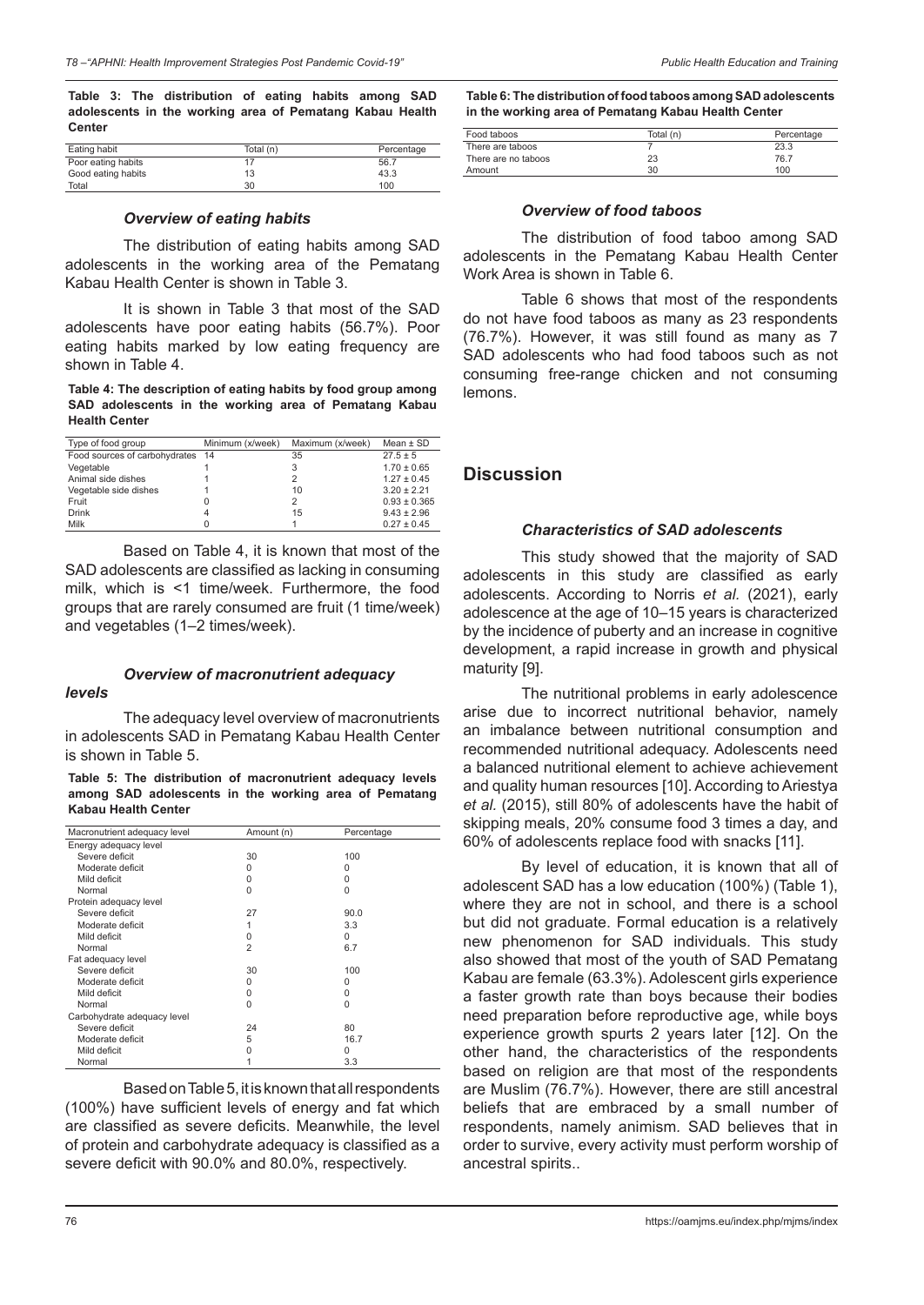### *Nutritional status of SAD adolescents*

The results showed that most of the adolescents had normal nutritional status. The results of this study are in line with Lasandang *et al.* (2016), which showed that the majority of adolescents at 6 junior high schools of Tidore Island had normal nutritional status [13]. However, this study still found SAD adolescents with poor nutritional status, namely 13.3% with an average z-score of −2.75 SD. Based on data from the Indonesian Basic Health Research Report (Riskesdas) of Jambi Province in 2018, the prevalence of undernutrition status in adolescents is below 10%, so it can be said that the prevalence of undernutrition status in SAD adolescents in Pematang Kabau Village is higher than the prevalence of malnutrition in Jambi Province. The prevalence of undernutrition is also higher than the national data from Riskesdas in 2018 where the prevalence of underweight in adolescents aged 13–15 years is 11.1% consisting of 3.3% very thin and 7.8% thin [1].

The results of nutritional status which tend to be normal in SAD adolescents are good things. The normal nutritional status plays a role in achieving reproductive health, as well as optimal growth and development in adolescents [12]. Meanwhile, good nutritional status in adolescence is also very important so that the pregnancy period is not at risk. Prospective mothers whose height is less than 145 cm are at high risk of experiencing difficulties during childbirth, while mothers who have a history of underweight (<45 kg) tend to give birth early (prematurely) with a risk of low birth weight and impaired child development [10].

Therefore, it is expected that nutrition workers and other health workers in the Pematang Kabau Health Center Work Area to be active in providing regular education to SAD adolescents and SAD family members about the importance of nutrition in adolescence. For adolescents who have overweight and underweight nutritional status, assistance efforts are needed to regulate eating habits and good physical activity in order to achieve normal nutritional status.

## *Eating habits of SAD adolescents*

The results of the study on SAD adolescents showed that most of them had poor eating habits (56.7%). Most SAD adolescents are known to be less in consuming milk. The low consumption of milk causes adolescents to experience nutritional deficiencies such as calcium, potassium, protein, and vitamin D which play a role in bone health, so that if this continues to occur, it will interfere with the growth process of adolescents.

A healthy-based food pattern, positively associated with higher physical activity levels, and some dietary behaviors such as less frequent out-of-home eating and fast food intake, shows that both healthy eating and active lifestyle habits are important determinant factors of healthy-based food patterns in these adolescents. On the

contrary, unhealthy dietary behavioral practices such as a high frequency of breakfast skipping, and high frequency of eating out from home in a week, and intakes of fast foods, carbonated sweetened beverages, and snacking in a day were significantly and positively associated with greater adherence to the "Western-based" food pattern among these adolescents [14].

In general, almost all types of food consumed by adolescents with SAD, only the frequency is classified as lacking. In the habit of eating vegetable side dishes, vegetables and fruit are still very lacking because SAD adolescents can get food, namely when there is a market, which is once a week. The more complete the food consumed, the more complete the composition of nutrients. On the other hand, if the daily consumption of food is not complete, it will cause an imbalance of nutrients, where nutrients are needed for a healthy and productive life.

Eating habits can be an estimate of the level of adequacy of nutritional consumption. That is, the higher the frequency of eating a person, the greater the chance of fulfilling nutritional adequacy [15]. One of the causes of malnutrition related to eating habits is because the food is not sufficient in quantity and too low in nutritional quality, and if it lasts a long time, it causes changes in metabolism in the brain, resulting in a decrease in adolescent intelligence [16].

Based on the results of interviews and in-depth approaches carried out by researchers, it was found that most SAD adolescents (50%) did not eat breakfast because they were not used to it and there was no food to eat in the morning. This is in line with a study among the Iranian students, which showed that the total pooled prevalence of skipping the breakfast was 0.216 (95% CI: 0.213–0.22); the girls had a higher percentage for skipping breakfast compared with boys (26% vs. 18%). Skipping breakfast has been reported in several countries, and skipping the breakfast meal was more common in children and adolescents [17]. Poor socioeconomic status was strongly associated with skipping breakfast in the Iranian population. However, eating breakfast is often done by children whose parents have good education and economic status [18].

Therefore, it is expected that nutrition workers and other health workers in the Pematang Kabau Public Health Center will actively provide education related to balanced nutrition cones for adolescents and provide nutritional assistance to SAD adolescents who have poor eating habits and it is hoped that cross-sectors such as the agriculture office, the food security office can conduct local food campaigns so that the food consumed by SAD youth is more varied and sufficient.

# *Macronutrient adequacy levels of SAD adolescents*

The results showed that all respondents (100%) had a level of energy sufficiency which was classified as a severe level of deficit. The results of this study are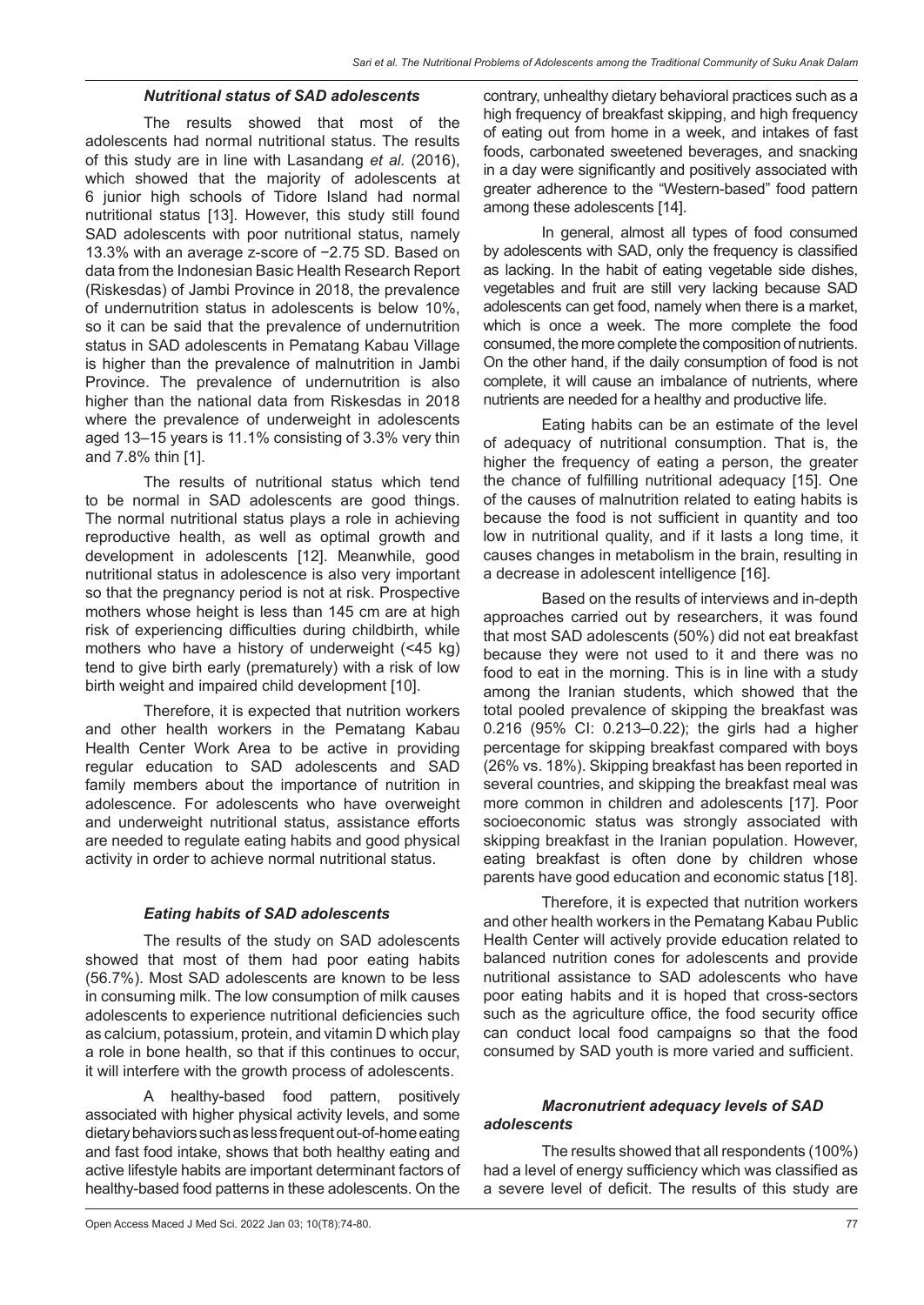in line with research in Nigeria which showed more macronutrient inadequacies in the older children [19].

This study found that the average energy intake of SAD adolescents was 916 kcal/day with an average energy adequacy level of 41.3%. Meanwhile, the recommended energy adequacy requirement for adolescents is 2200 kcal. Ideally, adolescents should consume 3–8 servings of staple foods every day (2100– 2500 kcal) [20]. This portion is adjusted to the calorie needs, age, and activity of adolescents. Staple food is given in greater quantities than other sources because of its function as the main source of energy. While the basic eating habits of SAD adolescents have the habit of eating staples or lacking carbohydrates. This is because SAD adolescents consume carbohydrates that do not vary and in small amounts. Meanwhile, in the teenage period, adequate energy intake is needed to balance the growth and development of adolescents. So if the level of carbohydrate adequacy is less then the source of energy is also lacking and can interfere with the process of adolescent growth and development.

Energy intake that is less than needs causes energy reserves contained in the body and stored in muscles to be used up. If it lasts for a long time, it can result in decreased learning achievement, work productivity, weight loss, and a state of malnutrition. Continued weight loss will lead to malnutrition which will result in stunted growth and development. Another impact that can arise is height that does not reach the normal size and is susceptible to infectious diseases. Meanwhile, excessive energy consumption will result in weight gain, and if it continues, it will cause obesity and the risk of degenerative diseases [21].

Energy and carbohydrate intakes are interrelated because carbohydrates are the largest main source of energy, where 75% of the total energy is obtained from carbohydrate sources. In order to meet the energy needs in a day, it is recommended to eat regularly 3 times a day starting with breakfast, lunch, and dinner and not skipping the consumption of distractions [22].

This study found that the average protein intake in SAD adolescents was 30.2 g/day with an average protein adequacy level of 30.2%. Meanwhile, the recommended protein adequacy requirement for adolescents is 80 g/day. Ideally, adolescents should consume 2–4 servings of side dishes per day (80– 160 g/day). This portion is adjusted to the protein needs, age, and activity of adolescents [20]. While the eating habit of animal and vegetable protein sourced from side dishes in SAD adolescents is less, namely 1 until 3 servings/week (40 until 120 g/week). This is because SAD adolescents consume sources of vegetable and animal protein that do not vary and in small amounts.

The lack of protein adequacy in SAD adolescents is caused by the lack of consumption of side dishes. Most of the respondents only consumed side dishes or protein sources such as tempeh, tofu,

eggs, chicken, and fish as much as 1 until 3 times/ week. In addition, economic factors and barriers to food access are also one of the factors causing low protein intake. Access to SAD food is available when there is a community market in Pematang Kabau Village, which is once a week.

Consumption of animal and vegetable side dishes should be varied because they have different essential amino acid advantages between animal and vegetable [23]. Therefore, SAD adolescents are recommended to consume various side dishes every day. To meet the needs of animal and vegetable protein in a day it is recommended to eat regularly 3 times a day, namely breakfast, lunch and dinner.

The impact of insufficient protein intake in SAD adolescents has an impact on poor growth, decreased body resistance, more vulnerability to disease, and decreased creativity and memory; on the other hand, excess can cause health problems, especially in the kidneys and liver because they have to work more hard. In general, protein is needed by our body to build muscle or grow our body. Muscles, nails, and hair are also made of protein. Protein is needed for growth, development of the body, the formation of new tissues, and maintenance of the body. Protein is also useful for clearing the mind and increasing the concentration of adolescent intelligence [24].

This study found that the average fat intake in SAD adolescents was 20 g/day with an average fat adequacy level of 27%. Meanwhile, the recommended fat adequacy requirement for adolescents is 70 g/day. According to Regulation of the Minister of Health, ideally the consumption of food sources of fat (animal protein) in adolescents every day is 20–25% of the total energy or equivalent to 67–70 g/day while the frequency of eating habits of fat sources is in the animal protein of SAD adolescents, namely an average of 1 per week (20 g/day). This portion is adjusted to the calorie needs, age, and activity of adolescents [20].

The impact of insufficient fat intake on adolescents is that the skin will appear itchy and scales, it is difficult to focus on decreasing concentration, the body will be weak, and when the temperature is cold, it is easy to feel cold. Conversely, excess fat intake is at risk of being overweight, obese, and increasing the risk of cardiovascular disease in future. Many people associate fat with a negative side, but fat has very vital benefits for the body [9]. Fat has benefits for the body in helping cell growth, providing energy, producing hormones, helping improve brain performance, supporting skin health, and helping the process of vitamin absorption so that it can work optimally fat soluble, such as vitamins A, D, E, and K [21].

Based on the recall data obtained at the time of the study, it was shown that the tribal youths still did not consume fat sources of food such as animal side dishes, snacks, or foods containing oil. Therefore, it is expected that nutrition and health officers at Pematang Kabau Health Center can provide education about the role of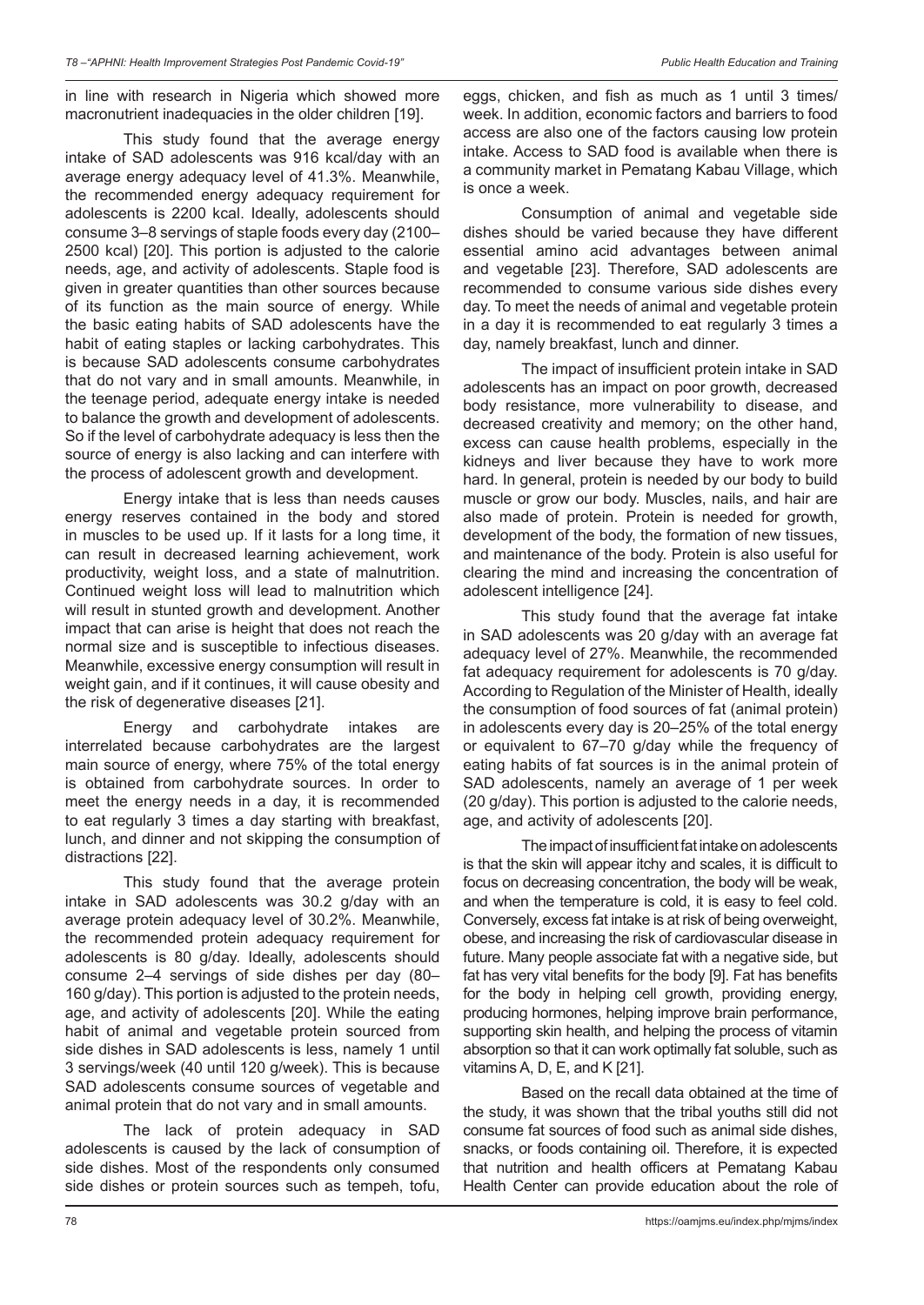nutrition in life to adolescents and SAD family members. For adolescents who have a fat adequacy level, they need nutritional assistance efforts to regulate good eating habits and activities so that the level of fat adequacy is fulfilled.

This study found that the average carbohydrate intake in SAD adolescents was 161.2 g/day with an average protein adequacy level of 49%. While the recommendation for carbohydrate adequacy in adolescents is 350 g/day. Ideally, adolescents should consume 3–8 servings of staple food (300–400 g/ day). While the frequency of basic eating habits of SAD adolescents has the habit of eating staples or carbohydrates, which is an average of 1–3 times/day (100–200 g/day) [20].

The lack of adequate levels of carbohydrates is a factor in the lack of basic food intake consumed by respondents. Most of the respondents only consumed staple foods such as rice, instant noodles, and potatoes. Based on the results of the study, it was found that there were still many adolescents who did not get enough carbohydrate nutrients; this was a phenomenon found in the field at the time of recall*.* According to Ambarwati (2012), the need for carbohydrates as the main energy source in adolescence is approximately 45% of total energy [25]. Food sources of carbohydrates can be rice, potatoes, corn, wheat, fruits and sweet potatoes. Therefore, SAD adolescents are recommended to consume varied staple foods with a frequency of 3–8 servings per day so that the level of carbohydrate adequacy can be fulfilled.

Impact of insufficient carbohydrate intake in SAD adolescents causes various side effects such as extreme fatigue, headache, stomach pain, slow menstruation, and diarrhea. Carbohydrates must be available in sufficient quantities because a lack of carbohydrates about 15% of the available calories can cause hunger and weight loss; on the other hand, if the amount of carbohydrates available in high amounts can cause weight gain, and if it continues, it will cause obesity and the risk of degenerative diseases [21].

## *Food taboos*

The study found that most SAD adolescents did not have any dietary restrictions (76.7%). However, it was still found as many as 23.3% adolescents who had dietary restrictions such as not consuming freerange chicken and not consuming lemons. According to in-depth interviews, native chickens are believed to be sacred animals for traditional ceremonies, while lemons are believed to cause stomach pain.

This study found that in addition to taboo foods, the indigenous tribal community also provided foods that were recommended and considered healthy foods. Based on the results of interviews and an in-depth approach with the *Tumenggung* (tribal leader), it was found that the indigenous tribal community of the SAD often consumes spices to improve health such as kencur rice, sembukan leaves, and sambiloto and recommends drinking water from a wooden stump if a family member is sick.

The impact of the prohibition on eating freerange chicken resulted in the respondent lacking one type of food, namely chicken meat which is a source of protein and lemon which resulted in the respondent lacking one type of vitamin C source needed by the body. SAD teenagers who have dietary restrictions are those who have faith in their ancestors. Based on the Girl Effect and Nutrition International study in 2018, belief in certain food taboos has an impact on poor nutritional status and stunted growth in adolescents. Adolescents surveyed said they avoided cucumbers because they were thought to cause vaginal discharge, and pineapples, which could make it difficult for them to have children in future [26]. According to a study of Massie in 2013, the phenomenon of food taboo among women in Indonesia is still a problem because there are many types of food that should be consumed but are actually avoided. As a result, women, especially those who are pregnant or breastfeeding, do not dare to eat certain foods that affect their nutritional status [27].

The SAD is one of the indigenous peoples who still uphold ancestral customs and culture. Even though these people are now exposed to the modernization period, until now in terms of treatment and dietary restrictions, they still believe in past culture. People who adhere to a taboo usually believe that if the taboo is violated, it will result in losses that are considered a punishment. In reality, this punishment does not always occur and often does not occur at all. It seems that various taboos or taboos were originally intended to protect health, but this goal even has the opposite effect, namely harming nutritional and health conditions.

Therefore, it is hoped that the Village Head and *Tumenggung* in the working area of Pematang Kabau Health Center will provide an understanding regarding taboo foods that should be consumed but are taboo for SAD adolescents. Meanwhile, nutritionists are expected to be able to provide education and nutritional assistance for SAD adolescents who have dietary restrictions to achieve normal nutritional status.

The limitations of this study are SAD's communication and language skills, so it takes a long time to recall food consumption. However, in this study, *Tumenggung* was accompanied by *Tumenggung* to assist in translating the language during the research process.

# **Conclusions**

Based on the results of the study, it can be concluded that there are still nutritional problems in adolescents with SAD, especially in the aspects of